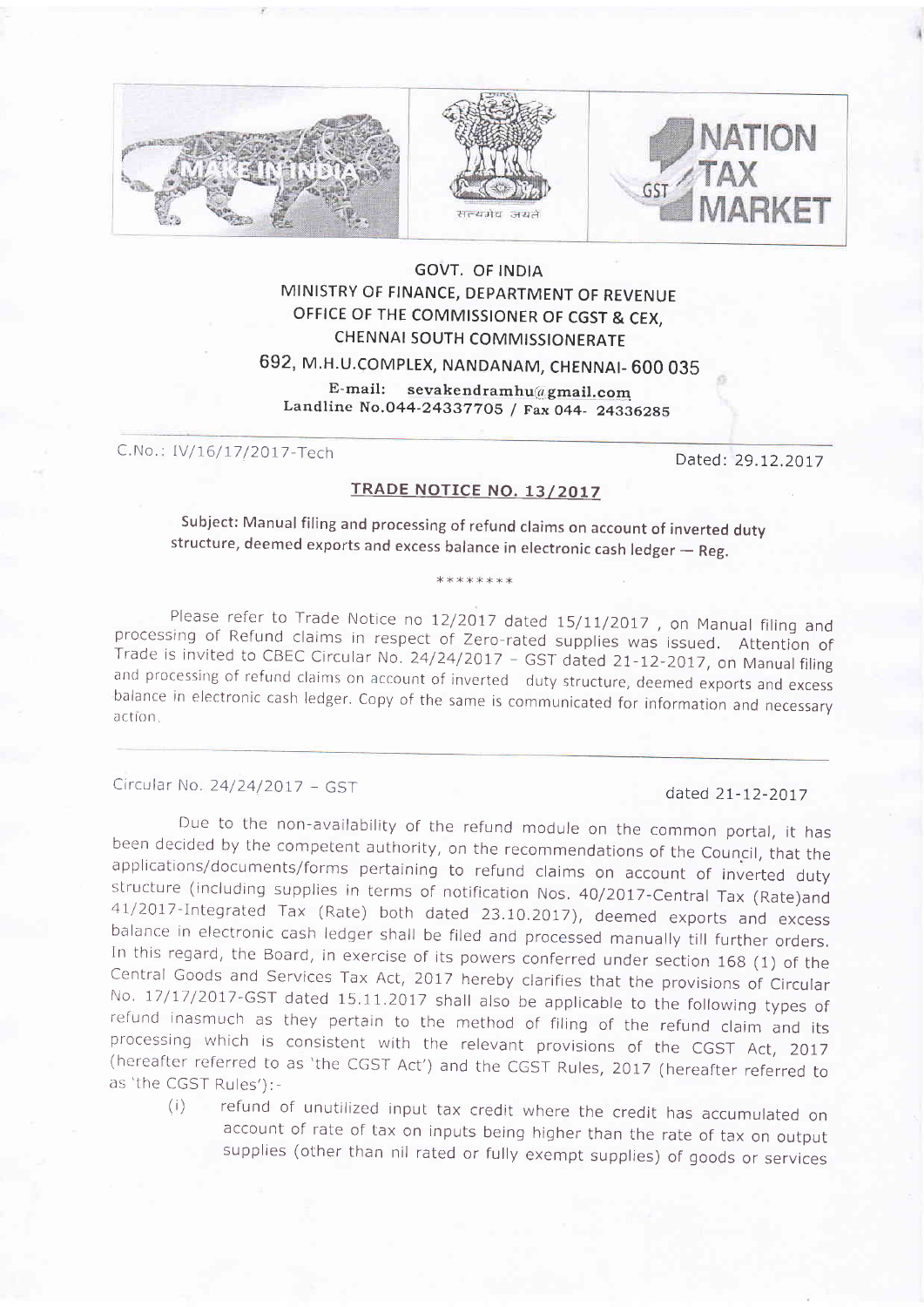or both except those supplies which are notified by the Government on the recommendations of the Council (section 54(3) of the CGST Act refers); refund of tax on the supply of goods regarded as deemed exports; and refund o

 $(ii)$ 

 $(iii)$ 

2.0 It is clarified that refund claims in respect of zero-rated supplies and on account of inverted duty structure, deemed exports and excess balance in electronic cash ledger shall be filed for a tax period on a monthly to be ensured that a valid return in **FORM GSTR-3B** has been filed for the last tax period<br>before the one in which the refund application is being filed. Since the date of furnishing of<br>**FORM GSTR 1** from July, 2017 onwar

3.0 In case of refund claim arising due to inverted duty structure, the following statements Statement 1 and Statement 1Aof FORM GST RFD-01A have to be filled:-

#### Statement -1 [rule 89(5)]

Refund Type: ITC accumulated due to inverted tax structure [clause (ii) of first proviso to section 54(3)]

|                                                  |                                                                   |                      |       |               |       |     | (Amount in Rs.)                                                             |
|--------------------------------------------------|-------------------------------------------------------------------|----------------------|-------|---------------|-------|-----|-----------------------------------------------------------------------------|
| Turnover<br>inverted<br>rated<br>supply of goods | of Tax payable on<br>such<br>inverted<br>rated supply of<br>goods | Adjusted<br>turnover | total | Net<br>credit | input | tax | Maximum<br>refund<br>amount<br>to be claimed<br>$[(1 \times 4 \div 3) - 2]$ |
|                                                  |                                                                   |                      |       |               |       |     |                                                                             |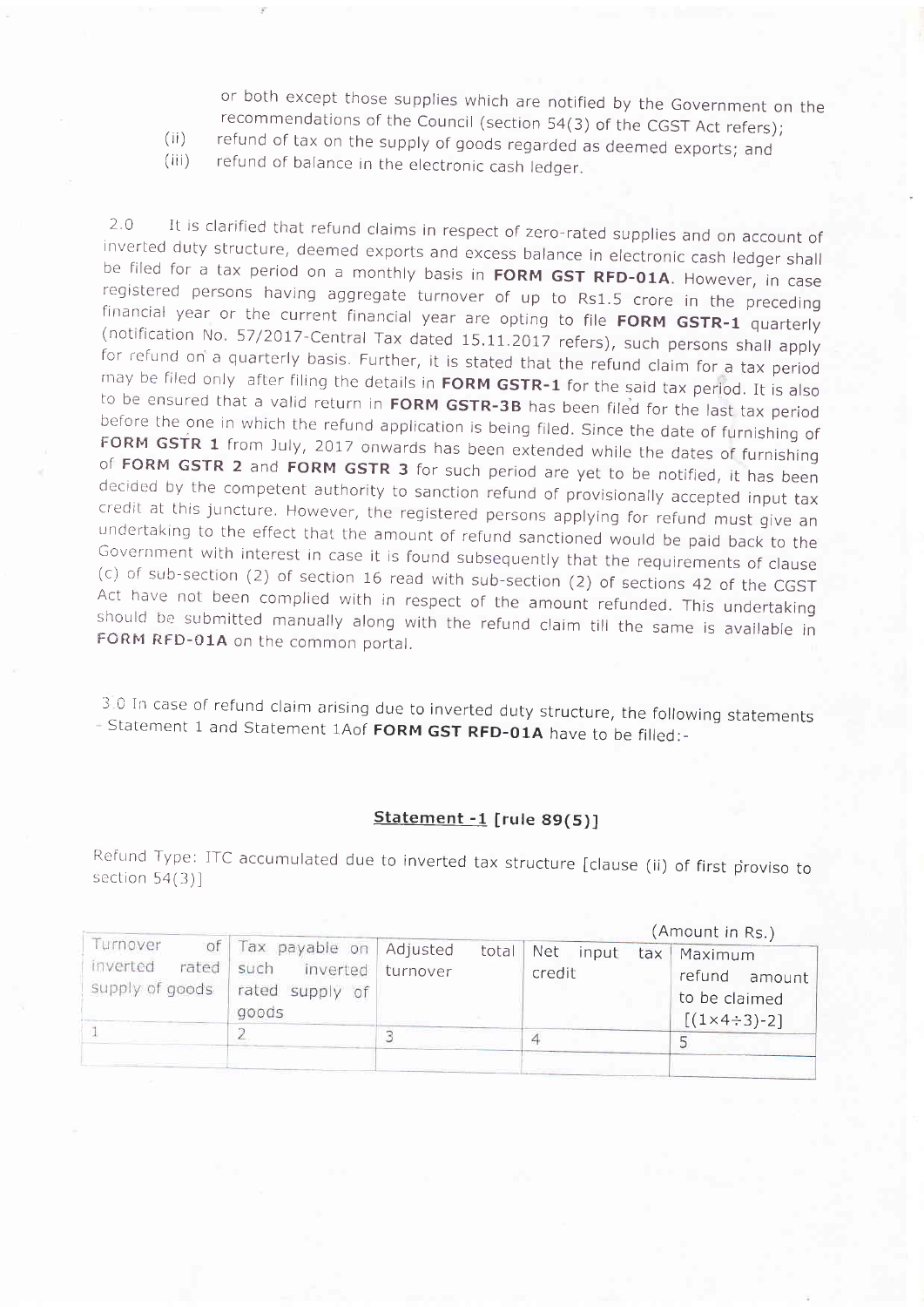## Statement 1A [rule 89(2)(h)]

Refund type: ITC accumulated due to inverted tax structure [clause (ii) of first proviso to section  $54(3)$ ]

| S        |                | Details  | $\circ$ f       | Tax      | paid on | inward   |                | Details  | of    | Tax      | paid<br>on | outward   |
|----------|----------------|----------|-----------------|----------|---------|----------|----------------|----------|-------|----------|------------|-----------|
| L.       |                | invoices | of              | supplies |         |          |                | invoices | оf    | supplies |            |           |
| N        |                |          | inward supplies |          |         |          |                | outward  |       |          |            |           |
| $\Omega$ |                | received |                 |          |         |          |                | supplies |       |          |            |           |
| УÑ       |                |          |                 |          |         | issued   |                |          |       |          |            |           |
|          | N              | D        | Taxabl          | Integr   | Cent    | State/U  | N              | D        | Taxab | Integr   | Central    | State/Un  |
|          | Ο.             | at       | e Value         | ated     | ral     | nion     | O <sub>1</sub> | at       | le    | ated     | Tax        | ion       |
|          |                | e        |                 | Tax      | Tax     | territor |                | e        | Value | Tax      |            | territory |
|          |                |          |                 |          |         | y Tax    |                |          |       |          |            | Tax       |
|          | $\overline{2}$ | 3        | 4               | 5.       | 6       | 7        | 8              | 9        | 10    | 11       | 12         | 13        |
|          |                |          |                 |          |         |          |                |          |       |          |            |           |

4.0 Whereas, the Government has issued notification No. 48/2017-Central Tax dated 18.10.2017 under section 747 of the CGST Act wherein certain supplies of goods have been notified as deemed export. Further, the third proviso to rule 89(1) of the CGST Rules allows the recipient or the supplier to apply for refund of tax paid on such deemed export supplies. In case such refund is sought by the supplier of deemed export supplies, the documentary evidences as specified in notification No.49/2077-Central Tax dated 18.10.2017 are also required to be furnished which includes an undertaking by the recipient of deemed export supplies that he shall not claim the refund in respect of such supplies and that no input tax credit on such supplies has been availed of by him. The undertakinq should be submitted manually along with the refund claim. Similarly, in case the refund is filed by the recipient of deemed export supplies, an undertaking by the supplier of deemed export supplies that he shall not claim the refund in respect of such supplies is also required to be furnished manually. The procedure regarding procurement of supplies of goods from DTA by Export Oriented Unit (EOU) / Electronic Hardware Technoloqy Park (EHTP) Unit / Software Technology Park (STP) Unit / Bio-Technology Parks (BTP) Unit under deemed export as laid down in Circular No. 14/14/2017-GST dated 06 11 .2011 needs to be complied with.

4.I Further,'as per the provisions of rule B9(2)(g) of the CGST Rules, the following statement 58 of FORM GST RFD-O1A is required to be furnished for claiming refund on supplies declared as deemed exports:-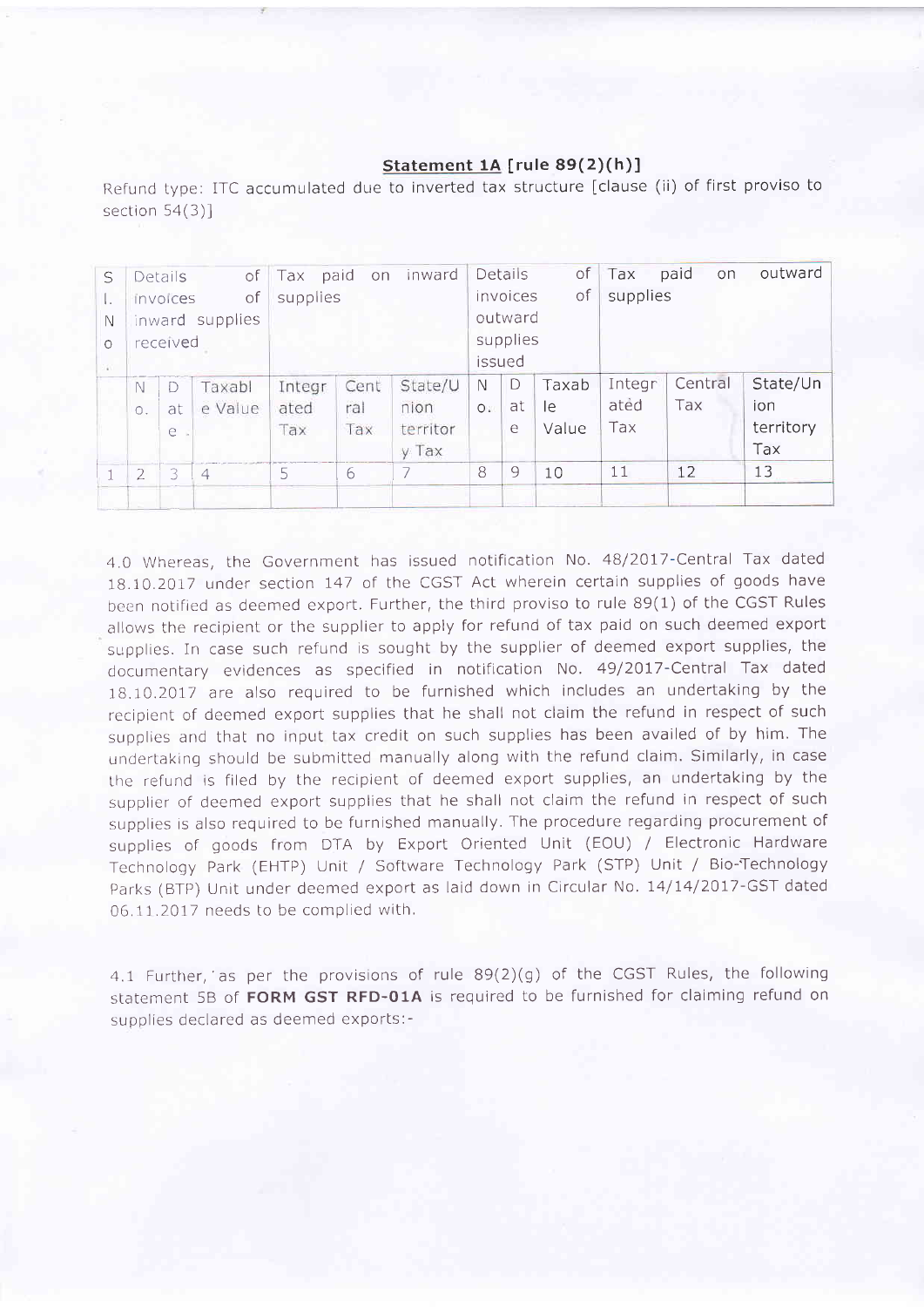#### Statement 5B [rule  $89(2)(g)$ ]

Refund type: On account of deemed exports

|         |                |      |                                                                                                                                                                | (Amount in Rs)    |                |                                 |      |  |  |
|---------|----------------|------|----------------------------------------------------------------------------------------------------------------------------------------------------------------|-------------------|----------------|---------------------------------|------|--|--|
| SI. No. | recipient      |      | Details of invoices of outward<br>supplies in case refund is<br>claimed by supplier/ Details of<br>invoices of inward supplies in<br>case refund is claimed by | Tax paid          |                |                                 |      |  |  |
|         | No.            | Date | Taxable<br>Value                                                                                                                                               | Integrated<br>Tax | Central<br>Tax | State/Union<br>territory<br>Tax | cess |  |  |
|         | $\overline{2}$ | 3    | $\overline{4}$                                                                                                                                                 | 5                 | 6              | 7                               | 8    |  |  |
|         |                |      |                                                                                                                                                                |                   |                |                                 |      |  |  |

5.0 It is reiterated that para 2.5 of Circular No. 17/17/2017-GST dated 15.11.2017 may be referred to in order to ascertain the jurisdictional proper officer to whom the manual application for refund is to be submitted, Where any amount claimed as refund is rejected under rule 92 of the CGST Rules, either fully or. partly, the amount debited, to the extent of rejection, shall be re-credited to the electronic credit ledger by an order made in FORM GST RFD-LB until the FORM GST PMT-03 is available on the common portal, Further, the payment of the sanctioned refund amount shall be made only by the respective tax authority of the Central or State Government. Thus, the refund order issued either by the Central tax authority or the State tax/UT tax authority shall be communicated to the concerned counter- 4 part tax authority within seven working days for the purpose of payment of the relevant sanctioned refund amount of tax or cess, as the case may be. This time limit of seven working days is also applicable to refund claims in respect of zero-rated supplies being processed as per Circular No. 17/17/2017-GST dated 15.11.2017 as against the time limit of three days prescribed in para 4 of the said Circular. It must be ensured that the timelines specified under section 54(7) and rule 91(2) of the CGST Rules for the sanction of refund are adhered to.

6.0 In order to facilitate sanction of refund amount of central tax and State tax by the respective tax authorities, it has been decided that both the Central and State Tax authority shall nominate nodal officer(s) for the purpose of liasioning through a dedicated e-mail id. Where the amount of central tax and State tax refund is ordered to be sanctioned provisionally by the Central tax authority and a sanction order is passed in accordance with the provisions of rule 91(2) of the CGST Rules, the Central tax authority shall communicate the same, through the nodal officer, to the State tax authority for making payment of the sanctioned refund amount in relation to State tax and vice versa.